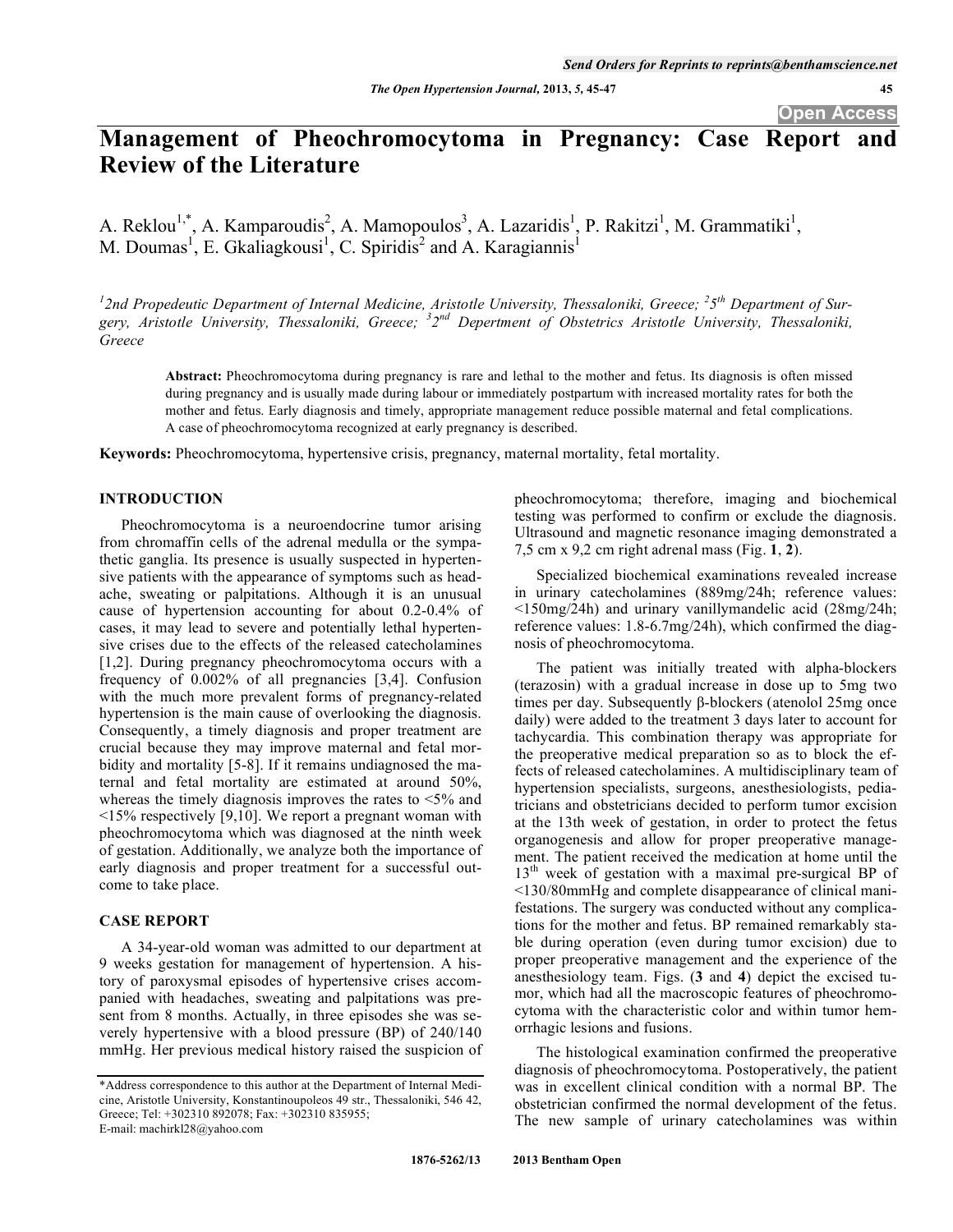

**Fig. (1).** Ultrasound of the right adrenal showing a large mass.



reference values. The patient was discharged five days after the operation. Six months later (at the  $39<sup>th</sup>$  week of gestation) a healthy infant was born with vaginal delivery.

### **DISCUSSION**

This case illustrates that the timely antenatal diagnosis of pheochromocytoma along with a proper preoperative adrenergic blockade and an experienced multi-specialist team result in the successful management of this highly risky clinical condition. The key factor of the successful management is the early detection of the tumor during pregnancy and its appropriate treatment [11,12]. Diagnosis in the antenatal period and resection during pregnancy were combined with better outcomes compared with the diagnosis in the immediate postnatal period or during delivery [13]. On the other hand, when the detection of the tumor was made before 23 weeks' gestation, slightly more successful results were observed with the excision in the second trimester than in the third trimester, but without statistical significance [13].

In the case of antenatal diagnosis the resection is recommended to be undertaken with laparoscopic procedures com-



**Fig. (2).** Abdominal magnetic resonance imaging revealing a large mass originating from the right adrenal gland.



**Fig. (3).** Photo depicting the mass right after surgical excision. **Fig. (4).** Characteristic features of pheochromocytoma in the tumour.

pared to the conventional open surgery. With laparoscopic surgery better outcomes are achieved because of the timely control of catecholamine release and therefore hemodynamic stability and safety [14,15].

Caesarean section with epidural, general or combined anesthesia is the recommended mode of delivery and is related with lower maternal mortality (19%) than vaginal delivery  $(31 \%)$   $[6,15,16]$ . When the tumor is removed before 24 weeks of gestation, delivery can be conducted either way.

In conclusion, timely diagnosis of pheochromocytoma in a pregnant hypertensive patient and appropriate medical preoperative management followed by subsequent laparoscopic resection during pregnancy lead to reduction of maternal and fetal mortality. Most successful outcomes can be achieved with the contribution of a multidisciplinary team with highlevel expertise in this specific field.

## **CONFLICT OF INTEREST**

The author(s) confirm that this article content has no conflicts of interest.